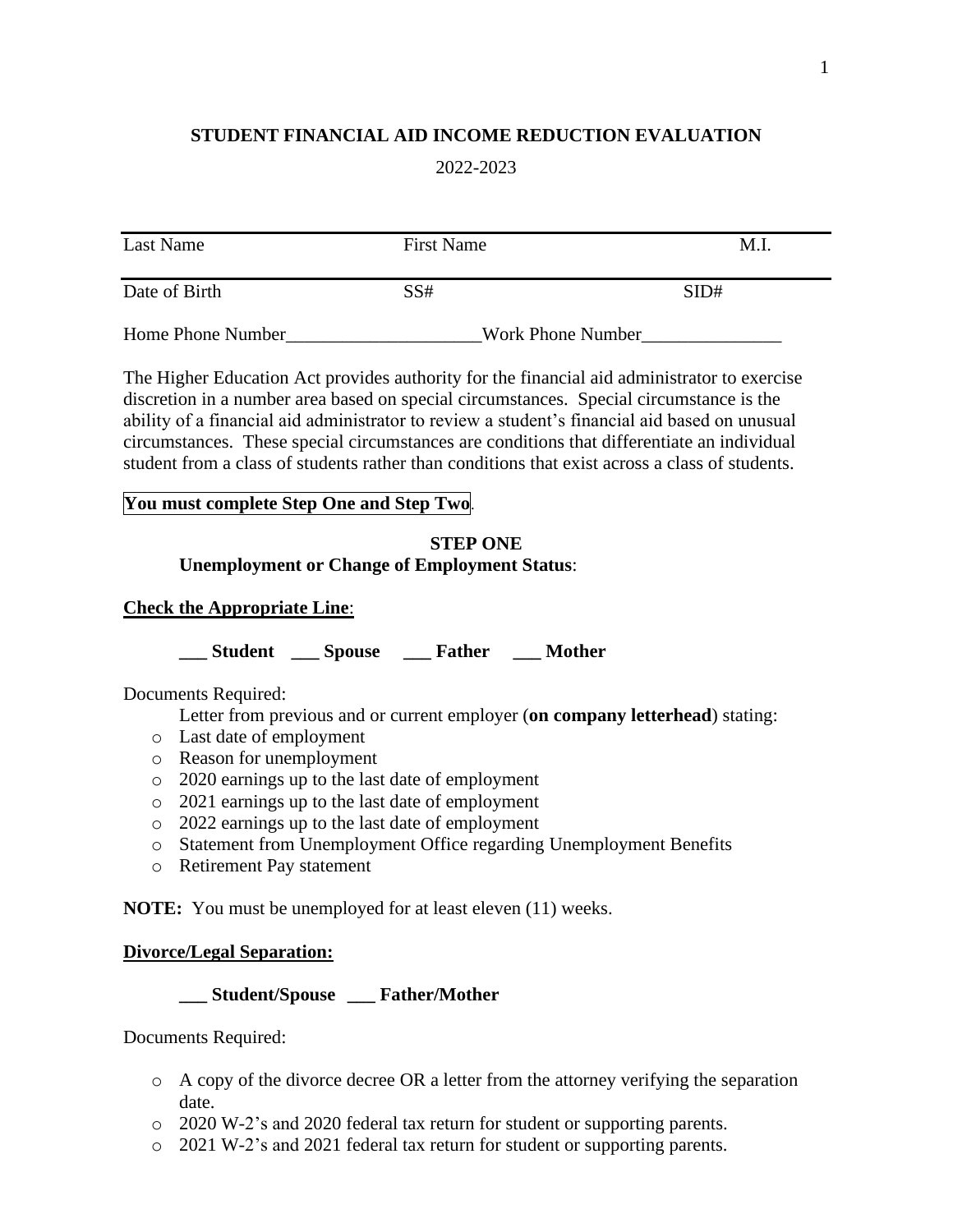**Death**

## **\_\_\_ Spouse \_\_\_ Father \_\_\_Mother**

Documents Required:

- o A copy of the death certificate and obituary.
- o 2020 W-2's and 2020 federal tax return of student or surviving parent.

## **Disability**

**\_\_\_ Student \_\_\_Spouse \_\_\_Father \_\_\_Mother**

Documents Required:

- o A letter from the physician stating the nature and date of the disability.
- o Documents supporting Social Security benefits expected in 2021.

## **Loss of benefits and or untaxed income**

\_\_\_ Student \_\_\_Spouse \_\_\_Father \_\_\_Mother

Documents Required:

o Documentation certifying loss of a benefit or untaxed income.

#### **One-time income (examples: inheritance, IRA distribution, retroactive lump sum Social Security payments).**

\_\_\_ Student \_\_\_ Spouse \_\_\_ Father \_\_\_ Mother

Documents Required:

o Documentation of one-time income including amount and type

# **STEP TWO**

Estimated income for the 2022 calendar year January 1 through December 31, 2022

## **Note: Write in zero (0) if any item does not apply**

# **Taxable Income**

| Student                        | ____Spouse | ___Father | Mother           |  |
|--------------------------------|------------|-----------|------------------|--|
|                                |            |           | Person Affected: |  |
| Wages<br>Unemployment benefits |            |           |                  |  |
| Pensions<br>Alimony            |            |           |                  |  |
| Other taxable income           |            |           |                  |  |